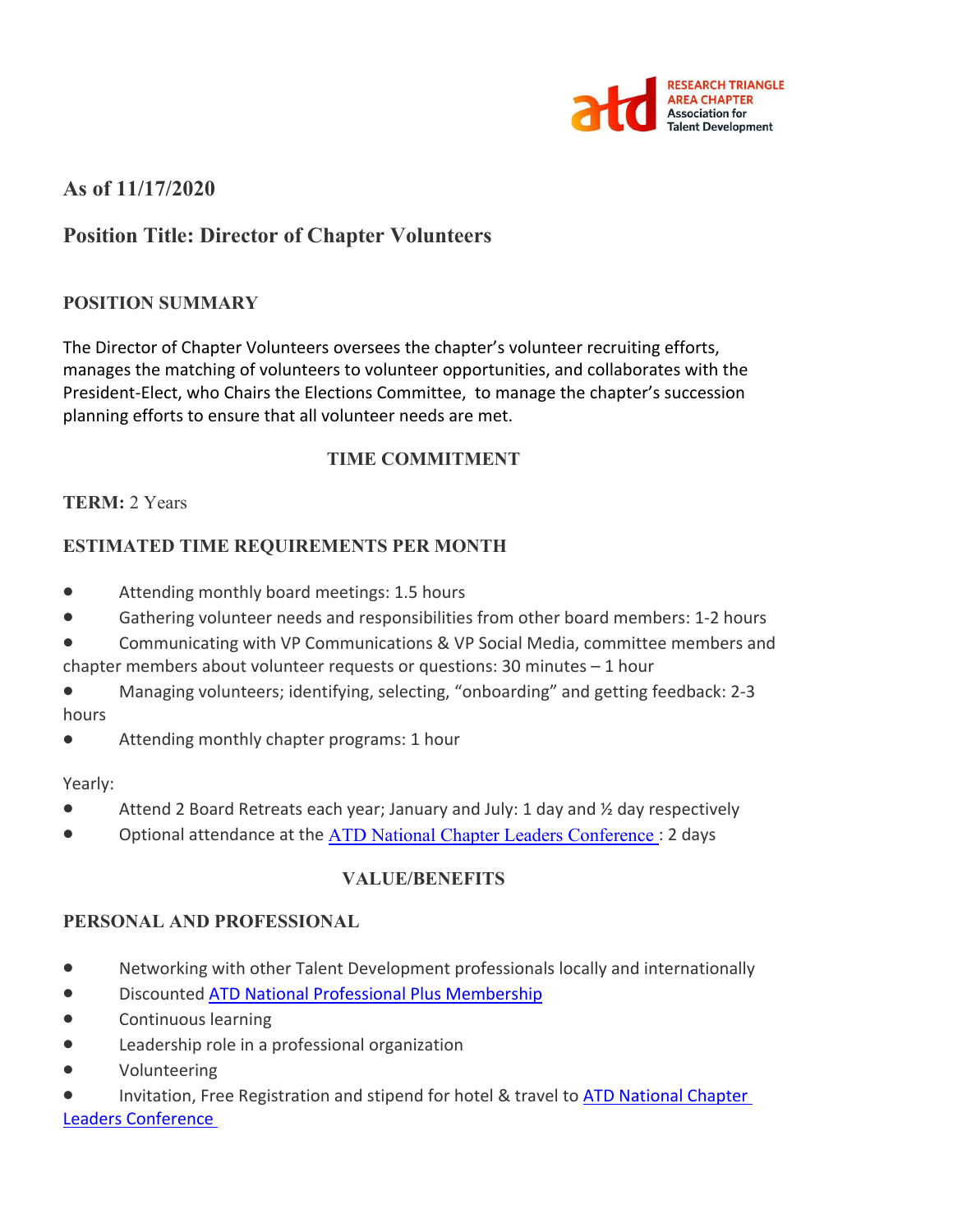Preferred seating at the ATD International Conference & Invitation to "Chapter Leadership Day" held during the International Conference

## **RESPONSIBILITIES**

## **Chapter Support**

- Develop annual volunteer goals
- Research other professional organizations for ideas on how they approach managing volunteers
- Maintain list of volunteers who have expressed an interest in volunteering but have not yet been contacted or matched with a volunteer need
- Maintain a list of both unmet and met Board member volunteer needs
- Create an "intake checklist" (i.e. a list of skills & interests, available time, etc.) for volunteers to complete
- Create a spreadsheet/database of volunteer and volunteer needs demographic data (e.g., name, contact details, volunteer interests, volunteer need & requirements, etc.)
- Develop end-to-end process from attracting volunteers through volunteers being matched with volunteer needs
- Establish system for tracking volunteer involvement
- Create or maintain a chapter leader succession plan and ensure the chapter is following the plan

# **BOARD ROLE**

- Collaborate with VP Program Logistics and SIG Leadership or other board positions on volunteer needs.
- Provide a report on volunteer activities at monthly Board meeting. Keep report in the PROGRAMS section of the ATD RTA Board Google Site
- Maintain and update records relevant to position for benefit of successor
- Support and promote chapter affiliation requirements (CARE), and the strategic goals and action plans of the chapter
- Represent the chapter professionally and ethically in all business functions/organizational activities
- Attend and participate in all monthly board meetings and monthly chapter programs
- Participate in other chapter events, committee meetings, and regional conferences, as available

# **TRAINING**

- Before end of Board term, recommend at least two potential candidates for the position
- Train/mentor successor in duties for this position during transition period prior to successor's term of office